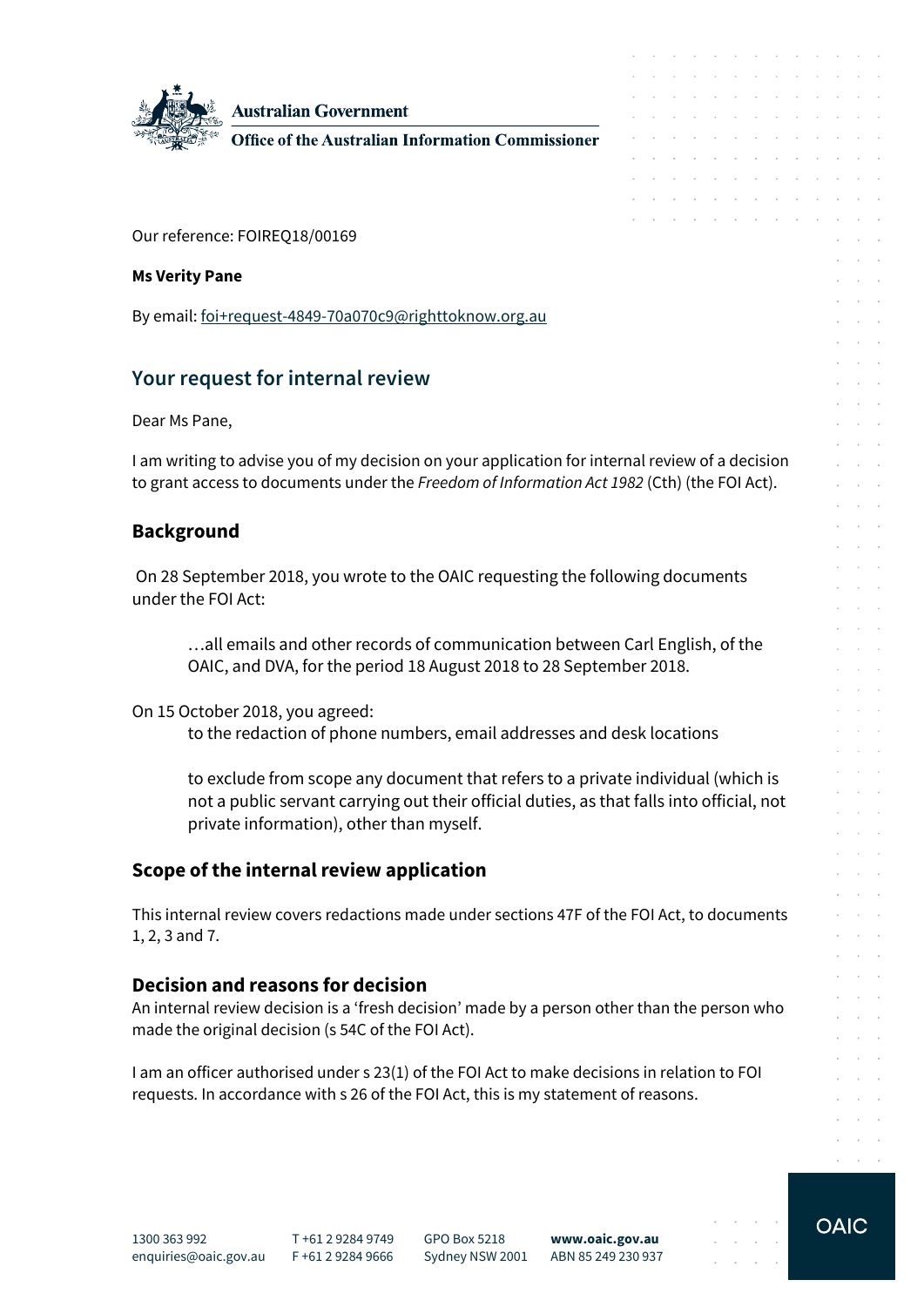I have decided to grant access to the documents in part. A schedule of documents containing the decision I have made is attached to this decision.

#### **Material taken into account**

I took the following material into account in making my decision:

- the documents under review
- the FOI Act
- the Guidelines issued by the Australian Information Commissioner under s 93A of the FOI Act (FOI Guidelines), in particular Part 9, [6.124]-[6.130], [6.152] – [6.157].

## **Personal Privacy (s 47F)**

Documents 1, 2, 3 and 7 contain personal information about a public servant.

'Personal Information' has the same meaning as in the *[Privacy Act 1988](http://www.austlii.edu.au/cgi-bin/viewdoc/au/legis/cth/consol_act/pa1988108/)* (th[e Privacy Act\)](http://www.austlii.edu.au/cgi-bin/viewdoc/au/legis/cth/consol_act/pa1988108/) [\(s](http://www.austlii.edu.au/cgi-bin/viewdoc/au/legis/cth/consol_act/pa1988108/s4.html)   $4(1)$  of FOI Act). Section  $6(1)$  of th[e Privacy Act](http://www.austlii.edu.au/cgi-bin/viewdoc/au/legis/cth/consol_act/pa1988108/) provides:

'personal information' means information or an opinion about an identified individual, or an individual who is reasonably identifiable:

- (a) whether the information or opinion is true or not; and
- (b) whether the information or opinion is recorded in a material form or not.

The FOI Guidelines explain that personal information can include a person's name, address, telephone number, date of birth, medical records, bank account details, taxation information and signature.

The documents you have requested contain personal information, being the name of a public servant.

Accordingly, I am satisfied that this material is personal information for the purposes of s 47F.

#### **Would disclosure involve an unreasonable disclosure of personal information?**

In relation to the second requirement of s 47F, that disclosure under the FOI Act would involve an unreasonable disclosure of personal information, s 47F(2) provides that a decision maker must have regard to:

- $\circ$  the extent to which the information is well known
- o whether the person to whom the information relates is known to be (or to have been) associated with the matters dealt with in the document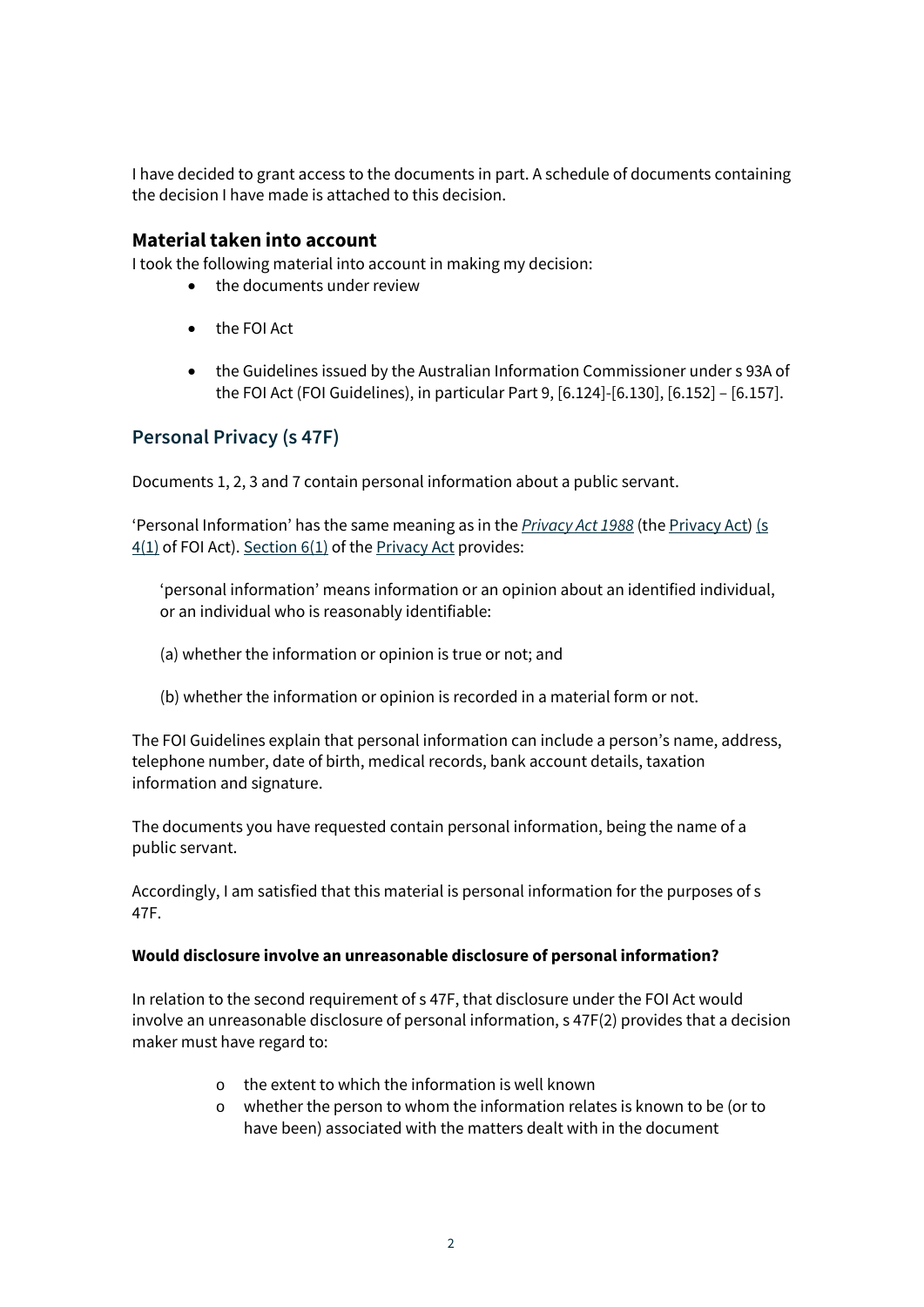- o the availability of the information from publicly accessible sources, and
- o any other matters that the agency or minister considers relevant.

It would ordinarily be reasonable for a public servant's name to be released in documents requested under FOI. However, in this particular case, the Department has provided confidential submissions identifying special circumstances that would make it unreasonable to disclose the surname of the public servant.

I cannot outline those submissions in this decision as they would be exempt under the FOI Act. Section 26(2) of the FOI Act does not require information be outlined in an FOI decision notice if it would be exempt under the FOI Act.

I have decided that the relevant material is conditionally exempt under s 47F.

#### **Public interest test (s 11A(5))**

In finding that the relevant material is conditionally exempt, I am therefore required to consider whether it would be contrary to the public interest to give the applicant access to conditionally exempt documents at this time (s 11A(5)).

In this case, the relevant public interest factor favouring disclosure would be that disclosure would promote the objects of the FOI Act.

The public interest factors favouring disclosure must be balanced against any public interest factors against disclosure. Disclosure could reasonably be expected to prejudice the protection of an individual's right to privacy and could reasonably be expected to harm the interests of an individual.

In this case, the factors against disclosure outweigh the factors in favour of disclosure. I am satisfied that giving access to the relevant material would, on balance, be contrary to the public interest.

The relevant material is exempt under s 47F of the FOI Act.

Please see the following page for information about your review rights and information about the OAIC's disclosure log. If you have any questions, please contact us.

Yours sincerely

*Amanda Nowland*

Senior Lawyer 21 November 2018